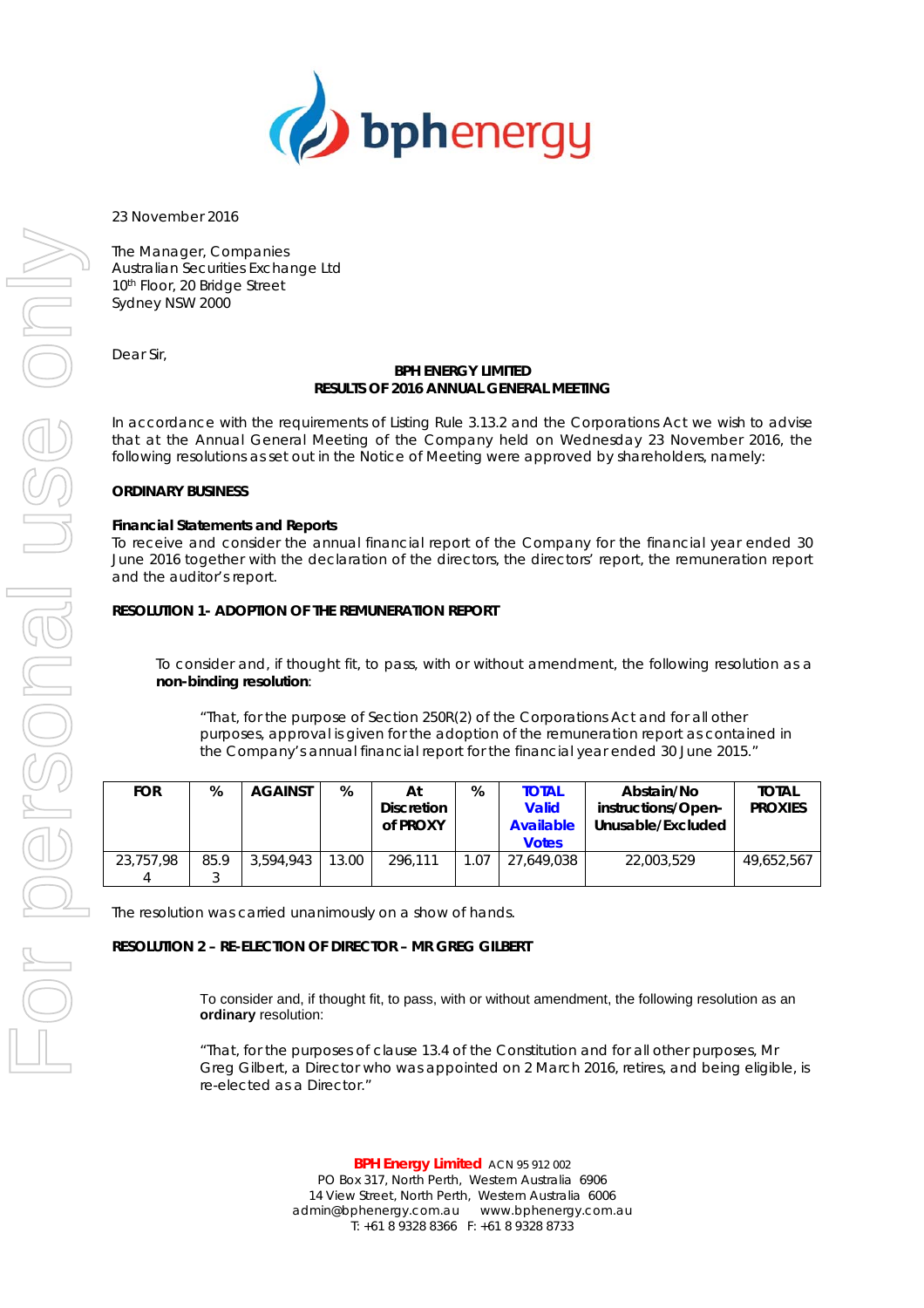

| <b>FOR</b> | %     | <b>AGAINST</b>                                                                                                           | %     | At<br><b>Discretion</b><br>of PROXY | %    | <b>TOTAL</b><br><b>Valid</b><br><b>Available</b><br><b>Votes</b>          | Abstain/No<br>instructions/Open-<br>Unusable/Excluded                                                                                                                                                                                                                                                                                                                                                                                                                       | <b>TOTAL</b><br><b>PROXIES</b> |
|------------|-------|--------------------------------------------------------------------------------------------------------------------------|-------|-------------------------------------|------|---------------------------------------------------------------------------|-----------------------------------------------------------------------------------------------------------------------------------------------------------------------------------------------------------------------------------------------------------------------------------------------------------------------------------------------------------------------------------------------------------------------------------------------------------------------------|--------------------------------|
| 49,012,419 | 98.82 | 289,509                                                                                                                  | 0.58  | 296,111                             | 0.60 | 49,598,039                                                                | 54,528                                                                                                                                                                                                                                                                                                                                                                                                                                                                      | 49,652,567                     |
|            |       | The resolution was carried unanimously on a show of hands.<br>RESOLUTION 3 - APPROVAL OF 10% PLACEMENT CAPACITY - SHARES |       |                                     |      |                                                                           |                                                                                                                                                                                                                                                                                                                                                                                                                                                                             |                                |
|            |       | special resolution:                                                                                                      |       |                                     |      |                                                                           | To consider and, if thought fit, to pass, with or without amendment, the following resolution as a<br>"That, for the purposes of Listing Rule 7.1A and for all other purposes, approval is given for                                                                                                                                                                                                                                                                        |                                |
|            |       |                                                                                                                          |       |                                     |      |                                                                           | the issue of Equity Securities totalling up to 10% of the Company's issued capital at the<br>time of issue, calculated in accordance with the formula prescribed in Listing Rule 7.1A.2<br>and on the terms and conditions set out in the Explanatory Statement"                                                                                                                                                                                                            |                                |
| <b>FOR</b> | %     | <b>AGAINST</b>                                                                                                           | %     | At<br><b>Discretion</b><br>of PROXY | $\%$ | <b>TOTAL</b><br><b>Valid</b><br><b>Available</b><br><b>Votes</b>          | Abstain/No<br>instructions/Open-<br>Unusable/Excluded                                                                                                                                                                                                                                                                                                                                                                                                                       | <b>TOTAL</b><br><b>PROXIES</b> |
| 43,895,678 | 88.42 | 5,455,278                                                                                                                | 10.99 | 296,111                             | 0.59 | 49,647,067                                                                | 5,500                                                                                                                                                                                                                                                                                                                                                                                                                                                                       | 49,652,567                     |
|            |       | The resolution was carried unanimously on a show of hands.<br>ordinary resolution:                                       |       |                                     |      | <b>RESOLUTION 4 - ISSUE OF OPTIONS TO RELATED PARTY - MR GREG GILBERT</b> | To consider and, if thought fit, to pass, with or without amendment, the following resolution as an<br>"That, for the purposes of Section 208 of the Corporations Act, ASX Listing Rule 10.11 and<br>for all other purposes, approval is given for the Directors to allot and issue 2,000,000<br>Options exercisable at \$0.02 each on or before 30 November 2021 to Mr Greg Gilbert (or<br>his nominee) on the terms and conditions set out in the Explanatory Statement." |                                |
|            |       |                                                                                                                          |       |                                     |      |                                                                           |                                                                                                                                                                                                                                                                                                                                                                                                                                                                             |                                |
| <b>FOR</b> | %     | <b>AGAINST</b>                                                                                                           | $\%$  | At<br><b>Discretion</b><br>of PROXY | $\%$ | <b>TOTAL</b><br><b>Valid</b><br><b>Available</b><br><b>Votes</b>          | Abstain/No<br>instructions/Open-<br>Unusable/Excluded                                                                                                                                                                                                                                                                                                                                                                                                                       | <b>TOTAL</b><br><b>PROXIES</b> |
| 21,632,108 | 67.83 | 9,963,653                                                                                                                | 31.24 | 296,111                             | 0.93 | 31,891,872                                                                | 17,760,695                                                                                                                                                                                                                                                                                                                                                                                                                                                                  | 49,652,567                     |
|            |       | The resolution was carried unanimously on a show of hands.                                                               |       |                                     |      |                                                                           |                                                                                                                                                                                                                                                                                                                                                                                                                                                                             |                                |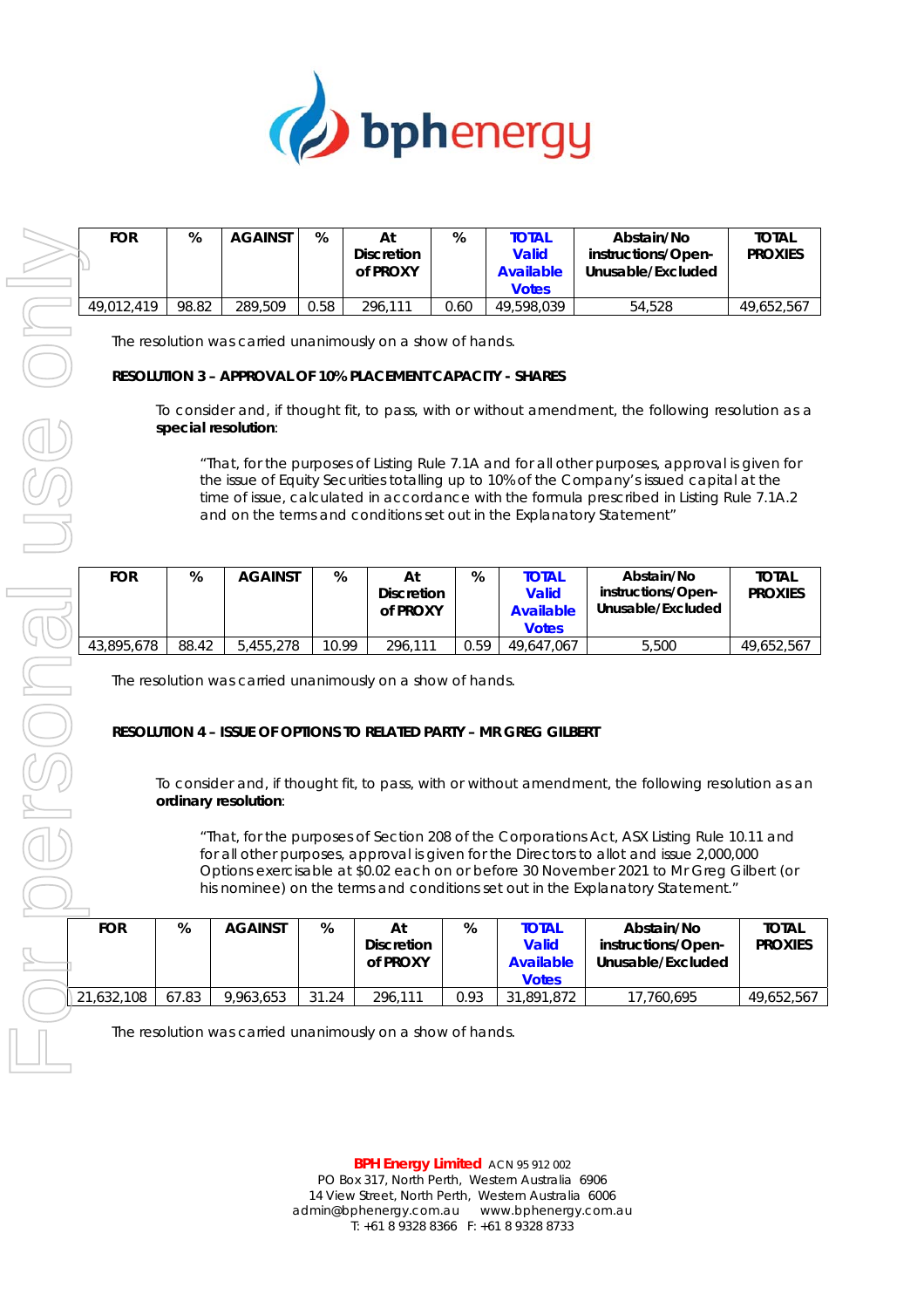

## **RESOLUTION 5 – ADOPTION OF EMPLOYEE INCENTIVE OPTION SCHEME**

To consider and, if thought fit, to pass the following Resolution as an **ordinary resolution**:

*"That, for the purposes of ASX Listing Rule 7.2 (Exception 9(b)) and for all other purposes, approval is given for the Directors to adopt and implement an employee incentive scheme titled "BPH Energy Limited Employee Incentive Option Scheme" (Scheme) and to issue securities under the Scheme on the terms and conditions in the Explanatory Statement."* 

| <b>FOR</b> | %     | <b>AGAINST</b> | %     | Αt<br><b>Discretion</b><br>of PROXY | %    | <b>TOTAL</b><br><b>Valid</b><br>Available<br><b>Votes</b> | Abstain/No<br>instructions/Open-<br>Unusable/Excluded | <b>TOTAL</b><br><b>PROXIES</b> |
|------------|-------|----------------|-------|-------------------------------------|------|-----------------------------------------------------------|-------------------------------------------------------|--------------------------------|
| 23,062,866 | 82.88 | 4.467.578      | 16.06 | 296.111                             | 1.06 | .826.555                                                  | 21,826,012                                            | 49,652,567                     |

The resolution was carried unanimously on a show of hands.

### **RESOLUTION 6 – APPOINTMENT OF AUDITOR**

To consider and, if thought fit, to pass the following Resolution as an **ordinary resolution**:

*"That, for the purposes of section 327B(1) of the Corporations Act and for all other purposes, HLB Mann Judd, having consented in writing to act as auditors of the Company, be re-appointed as auditors of the Company."* 

| <b>FOR</b> | %     | <b>AGAINST</b> | %    | Αt<br><b>Discretion</b><br>of PROXY | %    | <b>TOTAL</b><br><b>Valid</b><br>Available<br><b>Votes</b> | Abstain/No<br>instructions/Open-<br>Unusable/Excluded | <b>TOTAL</b><br><b>PROXIES</b> |
|------------|-------|----------------|------|-------------------------------------|------|-----------------------------------------------------------|-------------------------------------------------------|--------------------------------|
| 48,865,741 | 98.43 | 485,215        | 0.98 | 296.111                             | 0.59 | 49.647.067                                                | 5,500                                                 | 49.652.567                     |

The resolution was carried unanimously on a show of hands.